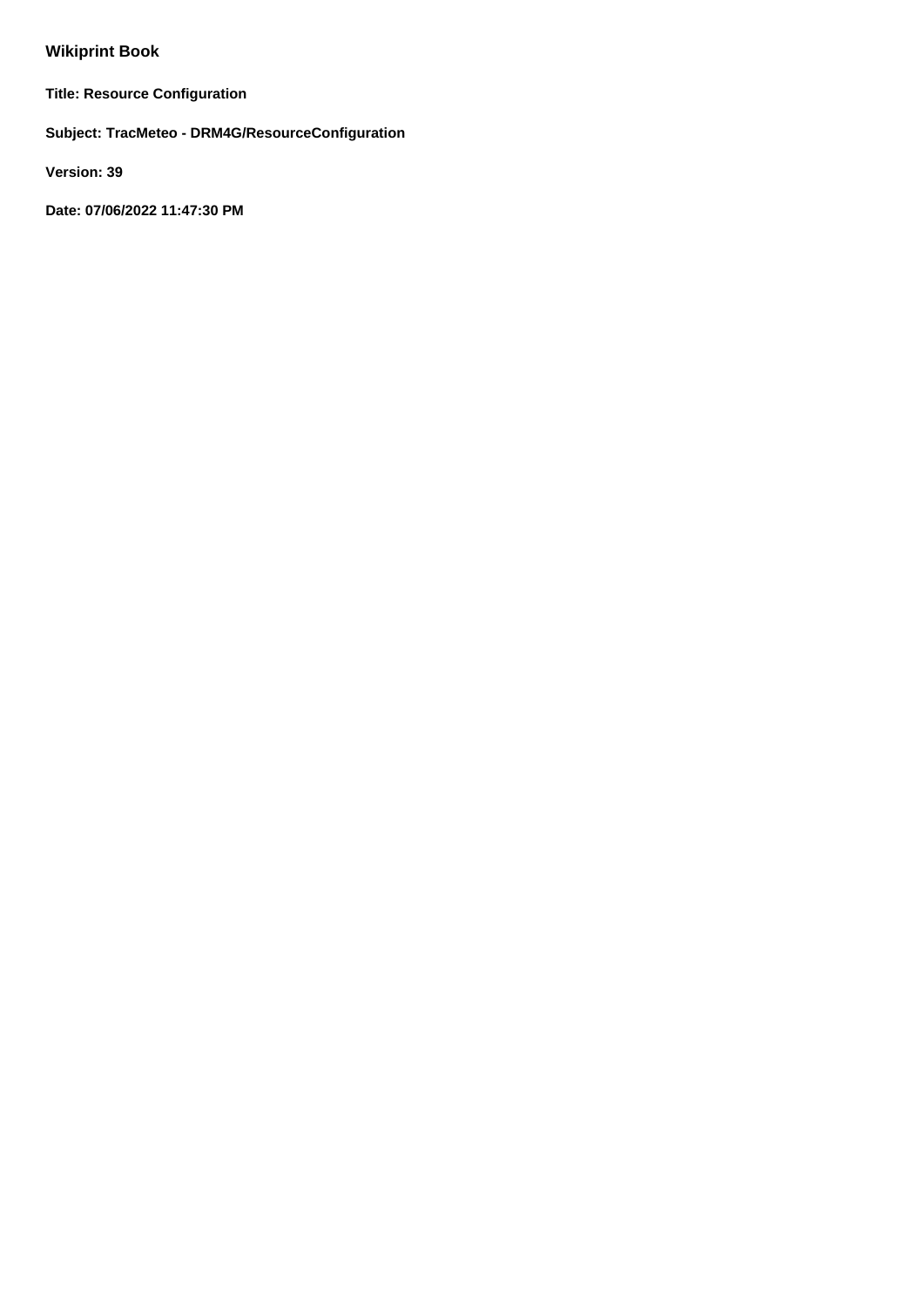# **Table of Contents**

| <b>Resource Configuration</b>                      |   |
|----------------------------------------------------|---|
| Configuration format                               |   |
| <b>DEFAULT</b> section                             |   |
| Resource section                                   |   |
| Configuration keys common to all resources:        | з |
| Keys for non-grid resources such as HPC resources: | З |
| Keys for grid resources:                           |   |
| Keys for FedCloud resources:                       |   |
| Examples                                           |   |
|                                                    |   |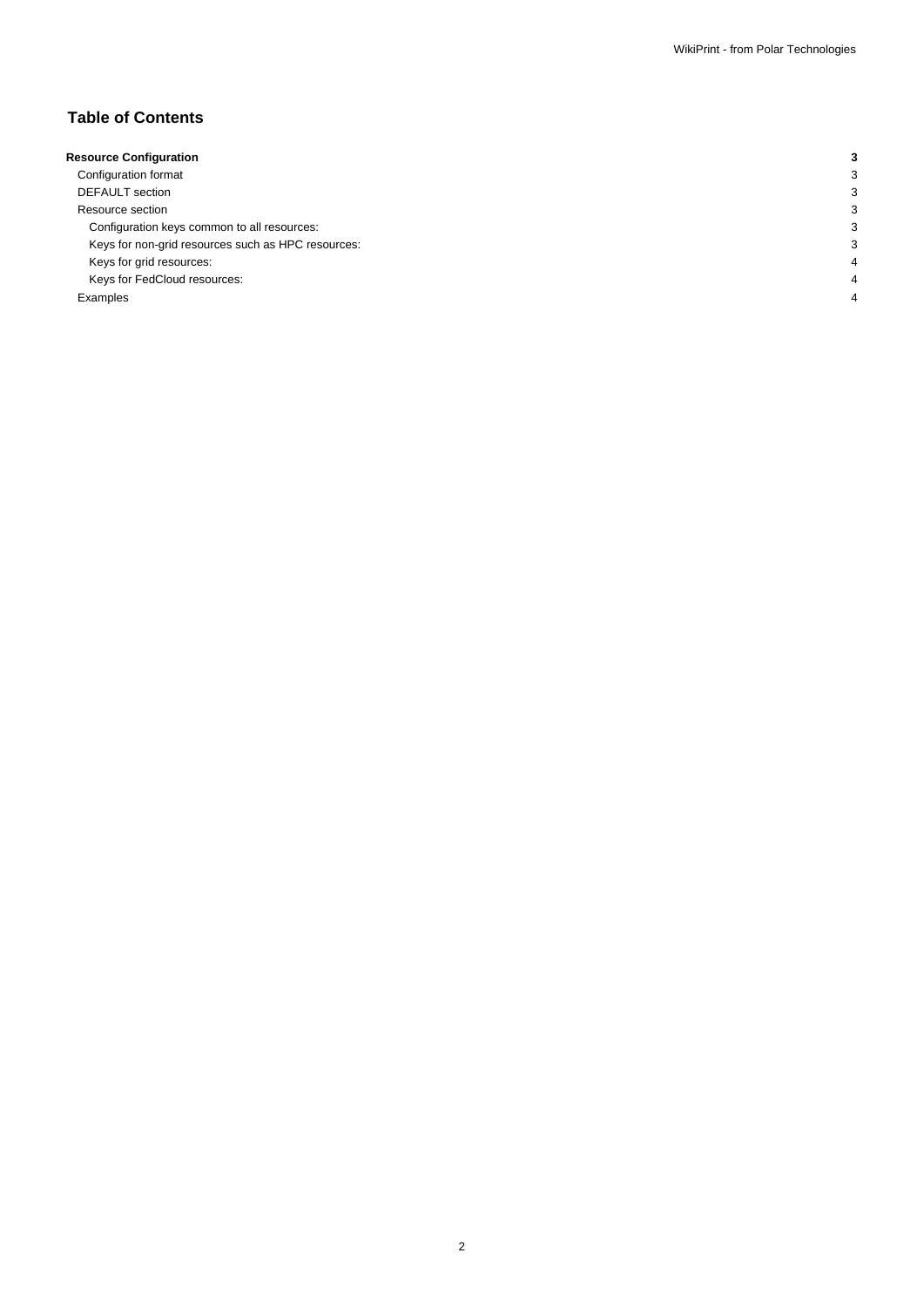## **Resource Configuration**

The configuration file resources.conf is used to describe computing resources. When you start DRM4G, resources.conf file is copied under ~/.drm4g/etc directory by default if it does not exist or under whatever directory specified with **DRM4G\_DIR**. The file can be edited directly or by executing the drm4g resource edit command.

## **Configuration format**

The configuration resource file consists of sections, each led by a [section] header, followed by  $key = value$  entries. Lines beginning with # are ignored. Permitted sections are [DEFAULT] and [resource\_name].

## **DEFAULT section**

The DEFAULT section provides default values for all other resource sections.

#### **Resource section**

Each resource section has to begin with the line [resource\_name] followed by key = value entries.

The name of a resource cannot include this character "**:**". The DRM4G won't be able to send jobs to a resource with that character in its name.

### **Configuration keys common to all resources:**

- enable: true or false in order to enable or disable a resource. communicator or authentication type :
	- local: The resource will be accessed directly.
	- ssh: The resource will be accessed through ssh's protocol via Paramiko's API.
	- op\_ssh: The resource will be accessed through OpenSSH's CLI.
- username: Name of the user that will be used to log on to the front-end.
- frontend: Hostname or ip address of either the cluster or grid user interface you'll be connected to. The syntax is "host:port" and by default the port used is 22.
- private\_key: Path to the identity file needed to log on to the front-end.

public key: Path to the public identity file needed to log on to the front-end.

- **OPTIONAL**: by default the **private\_key**'s value will be taken, to which **.pub** will be added)
- scratch: Directory used to store temporary files for jobs during their execution, by default, it is \$HOME/.drm4g/jobs
	- lrms or Local Resource Management System :
	- pbs: TORQUE/PBS cluster.
	- sge: Grid Engine cluster.
	- loadleveler: LoadLeveler cluster.
	- lsf: LSF cluster.
	- fork: SHELL.
	- cream: CREAM Compute Elements (CE).
	- slurm: SLURM cluster.
	- slurm\_res: [?RES\(Red Española de Supercomputación\)](http://www.bsc.es/marenostrum-support-services/res) resources.
	- fedcloud: it will indicate the DRM4G that this resource will be used to create VMs (Virtual Machines).

Note that for communicator you have two options when it comes to accessing a resource through the ssh protocol. If you don't know which one you prefer use ssh.

## **Keys for non-grid resources such as HPC resources:**

- queue: Queue available on the resource. If there are several queues, you have to use a "," as follows "queue = short, medium, long".
- max\_jobs\_in\_queue: Max number of jobs in the queue.
- max\_jobs\_running: Max number of running jobs in the queue.
- parallel\_env: It defines the parallel environments available for Grid Engine cluster.
- project: It specifies the project variable and is for TORQUE/PBS, Grid Engine and LSF clusters.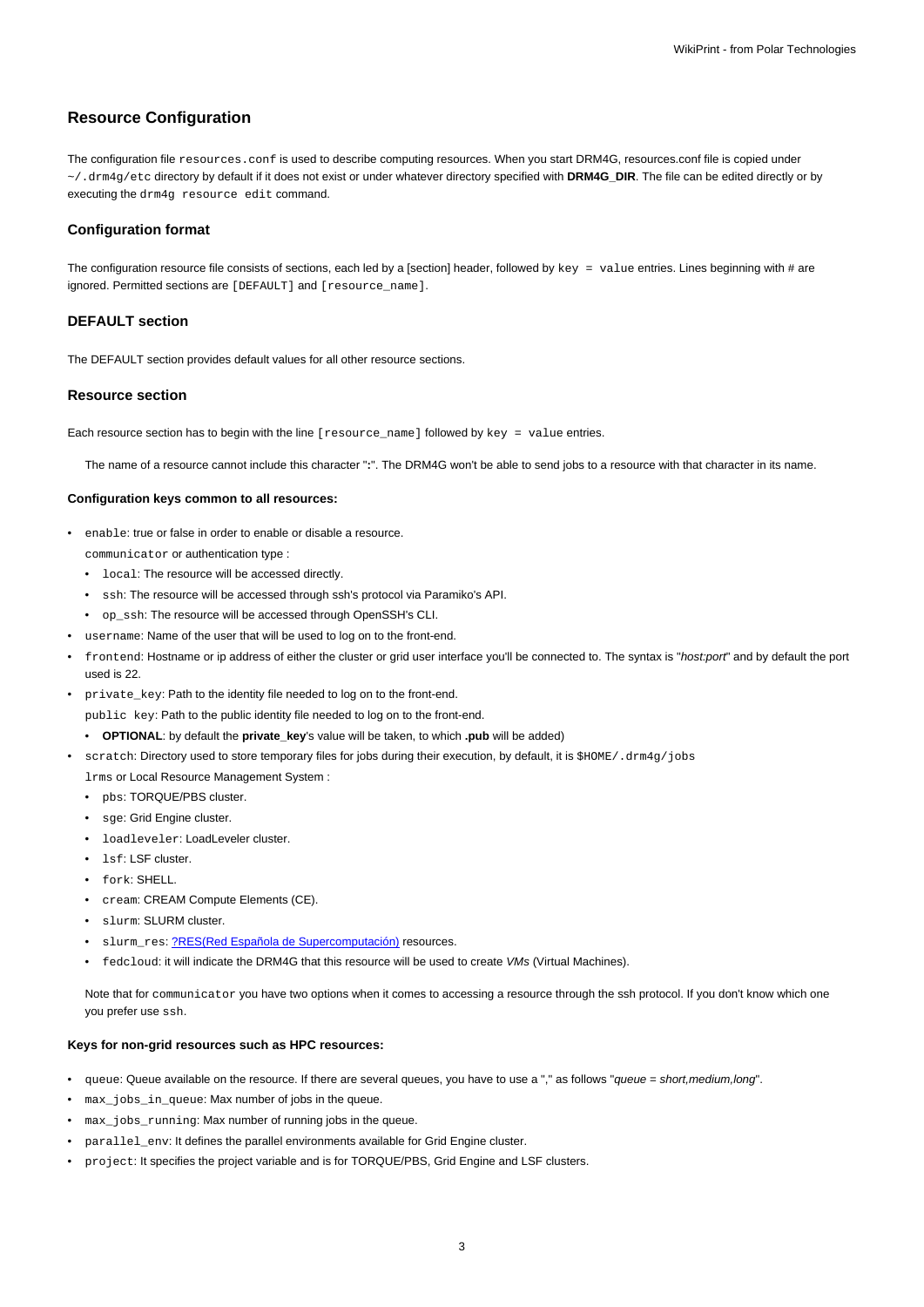#### **Keys for grid resources:**

- vo: Virtual Organization (VO) name.
- host filter: A host list for the VO. Each host is separated by a ",". Here is an example: "host filter = prod-ce-01.pd.infn.it, creamce2.gina.sara.nl".
- bdii: It indicates the BDII host to be used. The syntax is "bdii:port". If you do not specify this variable, the LCG\_GFAL\_INFOSYS environment variable defined on the grid user interface will be used by default.
- myproxy\_server: Server to store grid credentials. If you do not specify this variable, the MYPROXY\_SERVER environment variable defined on the grid user interface will be used by default.

#### **Keys for FedCloud resources:**

FedCloud resources are a bit different than the rest. They are not considered to be *hosts* so they won't be listed when using the command drm4g host and therefore won't be used to execute jobs. Their only function is to connect to a machine with a cloud proxy certificate (**X.509 certificates**) capable of giving you access to cloud resources.

vm\_communicator: or authentication type for the created VMs :

- ssh: The resource will be accessed through ssh's protocol via Paramiko's API.
- op\_ssh: The resource will be accessed through OpenSSH's CLI.
- vm\_user: Name of the user that will be used to log on to the creates VMs.
- myproxy\_server: Server to store cloud credentials. If you do not specify this variable, the MYPROXY\_SERVER environment variable defined on the grid user interface will be used by default.
- nodes: It indicates how many VMs you wish to create with the specified configuration
- volume: It's possible to create some extra storage and add it to the VM. With this you can specify how many extra GBs of storage you want.

The values of the next configuration keys can be customized at your discretion. A new cloud configuration file has been added to the DRM4G called "**cloudsetup.json**" for this reason. This resource keys reference the information saved in this cloud configuration file.

- cloud: Name that describes the site from which the image, that will be used to create the VM, will be acquired.
- virtual\_image: It indicates which one of the system images available you will be using
- flavour: It indicates the hardware template for the VM

Where and how to get the correct values for your cloud configuration file as well as a more in depth explanation of some of these configuration keys can be found in the section [How to configure an EGI FedCloud VM.](https://meteo.unican.es/trac/wiki/DRM4G/ResourceConfiguration/EGIFedCloud)

A few extra things to take into consideration:

- If no vm\_user is specified, drm4g\_admin will be used by default.
- If no ym communicator is specified, the one in communicator will be used, but if it's set to local, the DRM4G will set it to ssh.
- For the moment, the lrms for all created VMs will be fork. The private key used to access the VM will be the same as the one used to access the machine that will create it.
	-

# • So even if you're going to use your local machine to create the VM, you'll have to specify a private\_key.

### **Examples**

By default, DRM4G is going to use the local machine as fork lrms:

| [[localmachine]        |               |
|------------------------|---------------|
| enable                 | = true        |
| communicator           | $=$ local     |
| frontend               | $=$ localhost |
| lrms                   | $=$ fork      |
| $max_jobs_running = 1$ |               |
|                        |               |

TORQUE/PBS cluster, accessed through ssh protocol:

[meteo]  $enable$  = true communicator = ssh